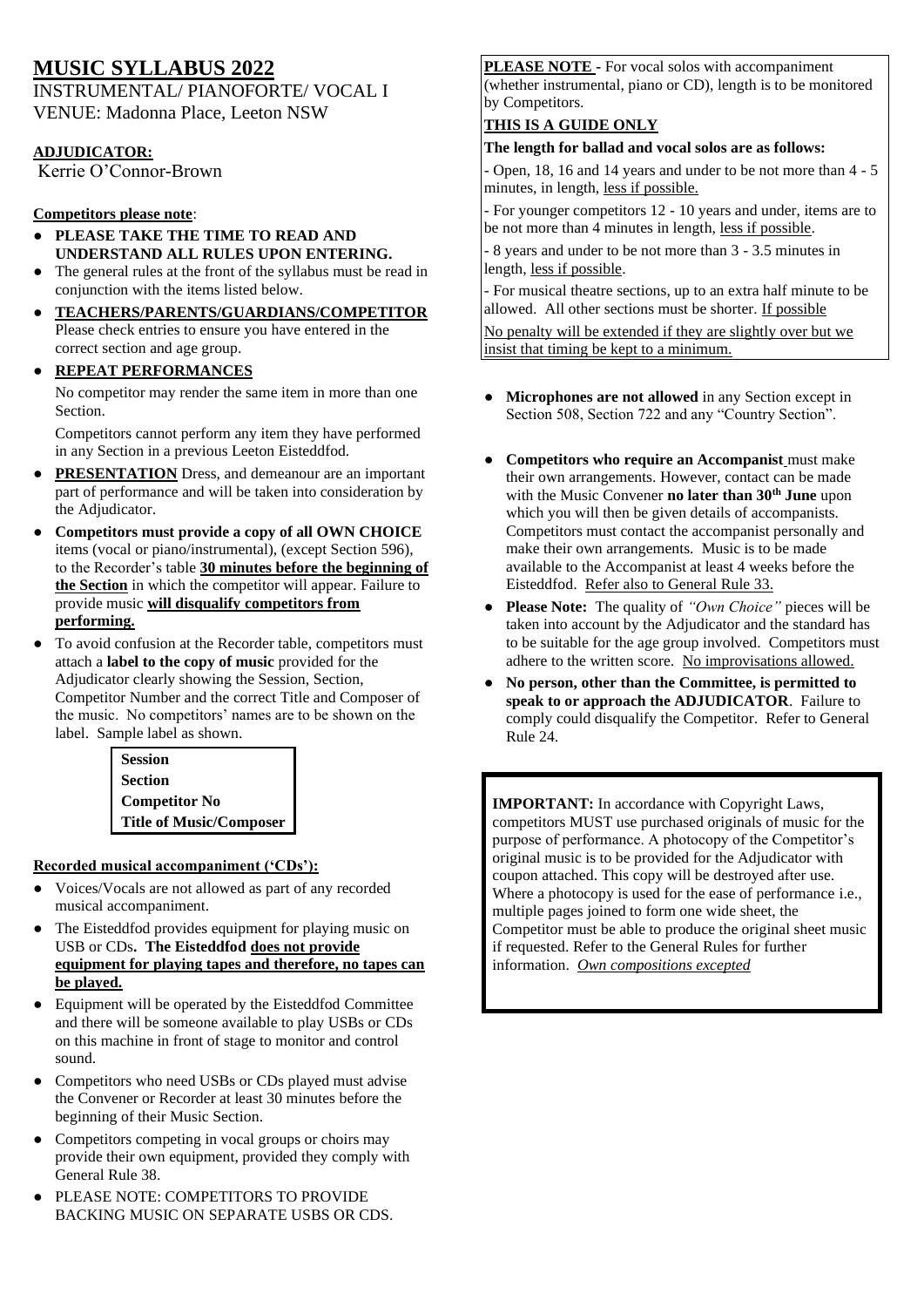#### **SPECIAL TROPHIES AND AWARDS**

(No Separate Entry Required) **Vocal**

**Champion Vocal Solo Award.** To be awarded to the soloist with the highest aggregate from any two sections from Sections 501, 502 or 503. Replica Trophy donated by Stephen and Glenda Dunn.

**Commonwealth Bank Trophy.** To be awarded to the male vocalist who gives the best performance during the Eisteddfod. Replica trophy sponsored by Leeton Veterinary Hospital. **Dawn Beaumont Trophy (IP).** To be awarded to the most promising Singer from the two Championship Sections 512 or 521.

**Golden Apple Award (IP).** Encouragement award for the most promising Competitor 16 Years and Under in the Junior Vocal Section.

**Dr. Rose Sgroi Trophy (IP**). To be awarded to a promising Vocalist who needs encouragement in 12 Years and Under. **Encouragement Award -** Leeton Eisteddfod Society Trophy plus \$100**.** To be awarded by the Adjudicator to the most promising Competitor in ANY Vocal Section. Trophy sponsored by Bruce and Irene Arnold. \$100 awarded by Breed and Hutchinson

**Rosemary Ierano Memorial Trophy (IP) plus \$50.** Best solo Vocalist in the Leeton Eisteddfod. Sponsored by the Ierano Family**.**

**Marion Macauslan Memorial Trophy (IP).** To be awarded in Section 583. Sponsored by the Presbyterian Ladies' Group**. Lillian Guernier Trophy (IP) – Sacred Solo Sections in the** 

**10–12 Years.** An encouragement award selected by the Adjudicator for a Competitor who has not been awarded a 1<sup>st</sup>, 2 nd or 3rd place. Sponsored by Caroline Deane**.**

**Sumner Family Trophy (IP).** Highest points scored in any Character Section, 12 Years and Under. Replica Trophy sponsored by Lynette Galvin.

**Country Vocalist Encouragement Trophy (IP) - 14 Years and Under.** Sponsored by Barry and Barbara Wright. **Leeton Eisteddfod Trophy- 14 Years and Under. Most**  Promising vocalist. Sponsored by Christina Vella.

**12 Years and Under - Most Promising vocalist**. Sponsored by Christina Vella.

**10 Years and Under - Most Promising vocalist** Sponsored by Christina Vella.

**Popular songs by Australian artists/singer-songwriters.** Sponsored by R Mercuri

**Best performance in the Sacred or Spiritual Solo in 16 Years and Under**. Sponsored by Sean and Jo Williams and family.

#### VOCAL

**Competitors please note**: As there is **NO SET MUSIC** in this syllabus, (i.e., all sections are OWN CHOICE), Competitors **must** have their music at the Recorder's table **half an hour before the Section commences** (Section 589 excepted), otherwise they could be liable to disqualification. A Competitor can compete twice in a Section only if performing with a different partner in Duet or Trio sections.

#### **OPEN**

Unless otherwise stated Prize Money is  $1<sup>st</sup>$  \$20,  $2<sup>nd</sup>$  \$15 and  $3<sup>rd</sup>$ \$10

**If USBS/CDs are used, they should be the length mentioned in above rules.**

#### **OPEN**

- **500 Vocal - Entertainment – Open. Anyone including Teachers and Professionals – Vocal Solo any genre e.g., Folk, Sacred etc. Prize Small** Trophy donated by Historic Hydro.
- **501 Modern song** (A song from any of the popular styles e.g., ballads, pop songs, jazz repertoire) **not Country.**
- **502 Song from Musical Theatre, TV or Film.**
- **503 Sacred or Spiritual Solo**. Traditional songs suitable for special religious occasions and worship.
- **504 Folk Song.** (A folk song is one where the composer is unknown).
- **506 Popular songs by Australian artists/singersongwriters**.
- **507 Solo with Own Guitar/piano Accompaniment.** Quality of guitar/piano accompaniment to be taken into consideration by the Adjudicator. 1 st Prize Mrs J Bullock (IP) Trophy plus \$20.
- **508 Vocal Solo.** Restricted to Higher School Certificate Music students only. Microphones allowed.
- **509 Country.**
- **510** Vocal Duo. 1<sup>st</sup> Prize \$30, 2<sup>nd</sup> \$20 and 3<sup>rd</sup> \$15.

#### **18 Years and Under**

Unless otherwise stated Prize Money is  $1<sup>st</sup>$  \$20,  $2<sup>nd</sup>$  \$15 and 3 rd \$10.

- **512 Champion Vocal Solo. 18 Yrs and Under:** Two Pieces of contrasting genre & nature. Competitors must compete in two other Vocal Solo Sections to qualify. The quality of choice will be considered by the Adjudicator. Copy of original written score, to be adhered to. **No**  improvisations. 1<sup>st</sup> Prize AJ Fulton Trophy (IP) plus \$80, 2 nd \$40 and 3rd. \$20 **Entry Fee \$12**
- **513 Sacred or Spiritual Solo.** Traditional songs suitable for special religious occasions and worship.
- **514 Folk Song.** (A folk song is one where the composer is unknown).
- **516 Popular songs by Australian artists/singersongwriters.**
- **517 Song from Musical Theatre, TV or Film. Prize money Sponsored by Jennings family**
- **518 Modern song** (A song from any of the popular styles e.g., ballads, pop songs, jazz repertoire) **not Country.**
- **519 Country**.
- **520 Vocal Duo/Trio** Two thirds of this duet to be in harmony.  $1^{st}$  prize \$30,  $2^{nd}$  \$15 and  $3^{rd}$  \$10. **Entry Fee \$10**

#### **16 Years and Under**

Unless otherwise stated Prize money is  $1<sup>st</sup>$  \$20,  $2<sup>nd</sup>$  \$10 and 3 rd \$5

- **521 Champion Vocal Solo. 16 Years & Under:** Two Pieces of contrasting genre & nature. Competitors must compete in two other Vocal Solo Sections to qualify. The quality of choice will be considered by the Adjudicator. Copy of original written score to be adhered to. **No**  improvisations. 1<sup>st</sup> Prize EL Dunn Trophy (IP) Replica Trophy donated by Stephen and Glenda Dunn plus \$60, 2<sup>nd</sup> \$30 and 3<sup>rd</sup> \$15. Prize monies donated by Maria Damiani. **Entry fee \$12**.
- **522 Sacred or Spiritual Solo.** Traditional songs suitable for special religious occasions and worship.
- **523 Song from Musical Theatre, TV or Film**. Prize money Sponsored by Jennings family
- **524 Folk Song.** (A folk song is one where the composer is unknown).
- **526 Popular songs by Australian artists/singer-songwriters**.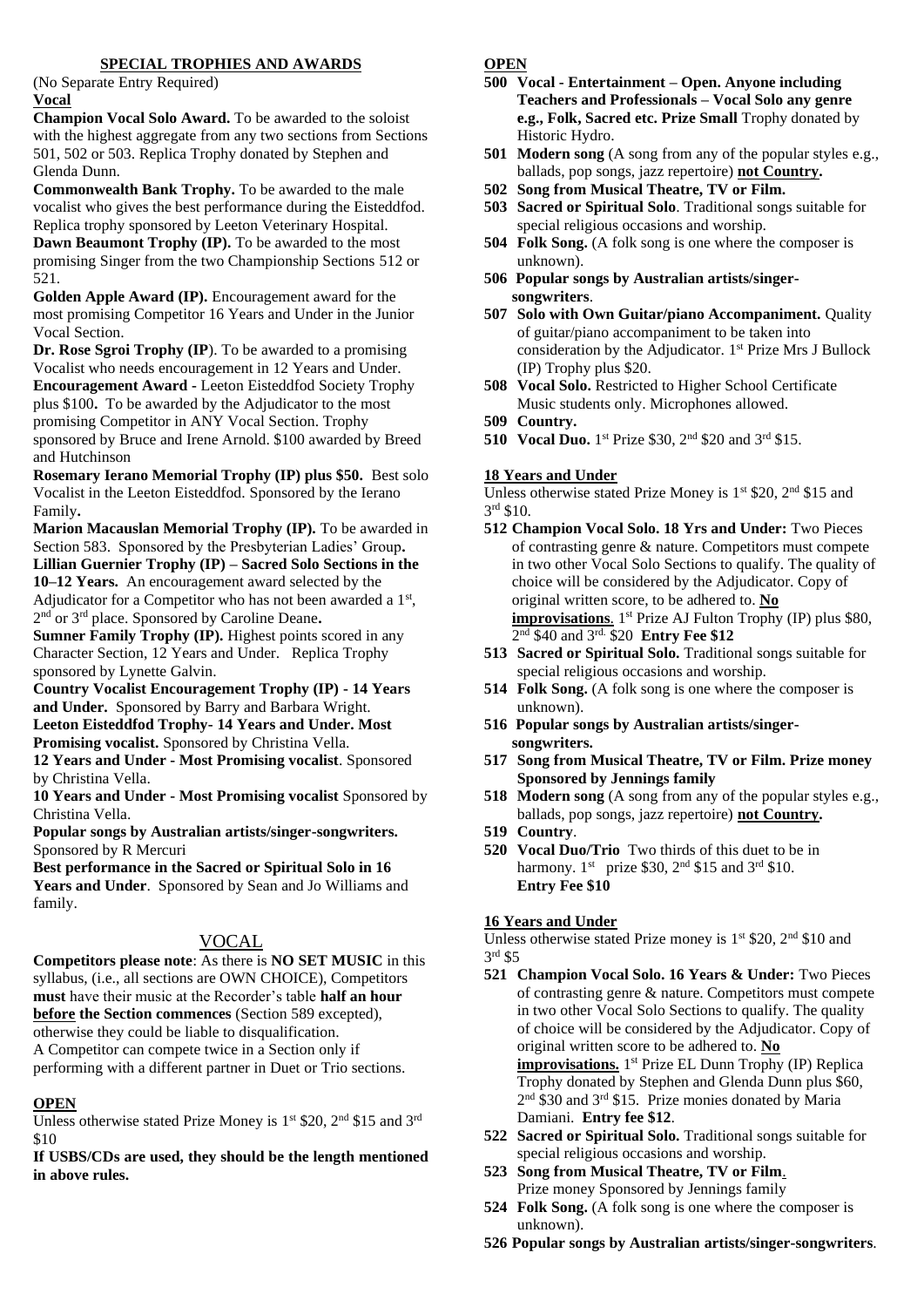- **527 Modern song** (A song from any of the popular styles e.g., pop songs, ballads, jazz repertoire). **Not Country.**
- **528 Country.**
- **529** Vocal Duo. 1<sup>st</sup> Prize \$30, 2<sup>nd</sup> \$15 and 3<sup>rd</sup> \$10. **Entry Fee \$10**

#### **14 Years and Under**

Unless otherwise stated Prize Money is  $1<sup>st</sup>$  \$15,  $2<sup>nd</sup>$  \$10 and 3 rd \$5

- **530 Vocal Solo.**
- **531 Sacred Solo.** Traditional songs suitable for special religious occasions and worship.
- **532 Folk Song.** (A folk song is one where the composer is unknown).
- **534 Popular songs by Australian artists/singer-songwriters**. **535 Song from Musical Theatre, TV or Film.**
- **536 Modern song** (A song from any of the popular styles e.g., pop songs, ballads, jazz repertoire). **Not Country.**
- **537 Country.**
- 538 Vocal Duo. 1st Prize \$20, 2nd \$15 and 3<sup>rd</sup> \$10. **Entry Fee \$10**

#### **13 Years and Over**

Unless otherwise stated Prize Money is  $1<sup>st</sup>$  \$15,  $2<sup>nd</sup>$  \$10 and 3 rd \$5

- **539 Folk/Ballad Vocal Solo with own Acoustic/Classical Guitar Accompaniment.**
- **540 Modern Vocal Solo, (post 1900) with own Acoustic/Classical Guitar Accompaniment.**

#### **12 Years and Under**

Medals awarded for 1<sup>st</sup>, 2<sup>nd</sup> and 3<sup>rd</sup>

- **541 Vocal Solo.**
- **542 Sacred Vocal Solo.** Traditional songs suitable for special religious occasions and worship.
- **543 Folk Song.** (A folk song is one where the composer is unknown).
- **544 Character Song in Costume.**
- **545 Folk/Ballad Vocal Solo with own Acoustic/Classical Guitar Accompaniment.**
- **547 Popular songs by Australian artists/singer-songwriters.**
- **548 Modern Vocal Solo with own Acoustic/Classical Guitar Accompaniment.**
- **549 Country.**
- **550 Vocal Duo or Trio. Entry Fee \$10**

#### **10 Years and Under**

Medals awarded for  $1^{st}$ ,  $2^{nd}$  and  $3^{rd}$ 

- **551 Vocal Solo.**
- **552 Sacred Vocal Solo.** Traditional songs suitable for special religious occasions and worship.
- **553 Character Song in Costume.**
- **554 Folk Song.** (A folk song is one where the composer is unknown).
- **555 Country.**
- **556 Vocal Duo or Trio. Entry Fee \$10**

### **8 Years and Under**

Medals awarded for 1<sup>st</sup>, 2<sup>nd</sup> and 3<sup>rd</sup>

- **557 Vocal Solo**.
- **558 Sacred Vocal Solo.** Traditional songs suitable for special religious occasions and worship.
- **559 Folk Song.** (A folk song is one where the composer is unknown).
- **560 Character Song in Costume.**
- **561 Country**.
- **562 Vocal Duo or Trio. Entry Fee \$10**

### **6 Years and Under**

- Medals awarded for 1<sup>st</sup>, 2<sup>nd</sup> and 3<sup>rd</sup>
- **563 Vocal Solo**.
- **564 Character Song in Costume.**
- **565 Country.**
- **566 Vocal Duo or Trio. Entry Fee \$10**

# CHORAL GROUPS

**Competitors please note:** As there is **NO SET MUSIC** in this syllabus, Competitors must have their music at the Recorder's table by the required time (i.e., half an hour **before** the section commences – Section 589 excepted), otherwise they could be liable for disqualification. The piano will be placed and must remain at the left-hand side of the stage as the conductor faces the choir. The General Rules at the front of the Syllabus need to be read**. Entry Fee \$10 per section**

**School Choirs** please indicate the approximate number of competitors on the entry form. Conductors and Teachers cannot sing with the Choirs. They may accompany with a piano or another instrument(s).

**Marjory McCormack Scholarship.** To be awarded by the Adjudicator to a School Choir that in the Adjudicator's opinion gives an outstanding performance. Trophy plus \$100 to be used to purchase musical items for the choir. Sponsored by The Inner Wheel Club of Leeton Inc.

- **567 High School Choir.** Minimum 18 voices. (a) Own Choice; (b) Own Choice, contrasting nature. 1 st Leeton High School Council Trophy (IP) plus \$25 and Pennant, 2<sup>nd</sup> \$15 and Pennant and 3<sup>rd</sup> \$10 and Pennant.
- **568 School Choir – 18 Years and Under.** Minimum 15 voices. Own Choice. 1<sup>st</sup> Ida Lewis Memorial Trophy (IP) plus \$25 and Pennant,  $2<sup>nd</sup>$  \$15 and Pennant and  $3<sup>rd</sup>$  \$10 and Pennant. Prize Money and pennant donated by Stephen and Glenda Dunn.
- **569 High School Choir.** To be conducted by one of the students. Conductor is not to sing. Own Choice. 1<sup>st</sup> Prize Leeton Eisteddfod Trophy (IP) plus \$25 and Pennant, 2nd \$15 and Pennant and  $3<sup>rd</sup>$  \$10 and Pennant.
- **570 Spiritual or Sacred Group - 18 Years and Under.** More than 4 voices, any combination, accompanied or unaccompanied. 1<sup>st</sup> Prize Frank and Anne Kennedy Trophy (IP) plus \$30 and Pennant, 2nd \$20 and Pennant and 3rd \$10 and Pennant.
- **571 Junior Church Choir - 18 Years and Under.** Minimum 10 voices. **Own choice.** 1 st H. Blencowe Trophy (IP**)** plus \$30 and Pennant, 2<sup>nd</sup> \$15 and Pennant and 3<sup>rd</sup> \$10 and Pennant.
- **572 Vocal Ensemble - 18 Years and Under.** 6 to 25 voices. Any combination. Own Choice. 1 st Murrumbidgee Chorale Cup (IP) plus \$30 and Pennant, 2nd \$20 and Pennant and 3rd \$10 and Pennant.
- **573 Folk Song from any Country - 18 Years and Under.**  Sung in any language by a group of 3 to 25 people. Own Choice, accompanied or unaccompanied, unison or part, providing the melodic line remains intact. (A folk song is where the composer is unknown). 1<sup>st</sup> Prize \$30 and Pennant, 2<sup>nd</sup> \$20 and Pennant and 3<sup>rd</sup> \$10 and Pennant.
- **574 A Cappella Group- 18 Years and Under.**  Unaccompanied, 3 to 25 voices. 1<sup>st</sup> Prize \$30 and Pennant, 2<sup>nd</sup> \$20 and Pennant and 3<sup>rd</sup> \$10 and Pennant.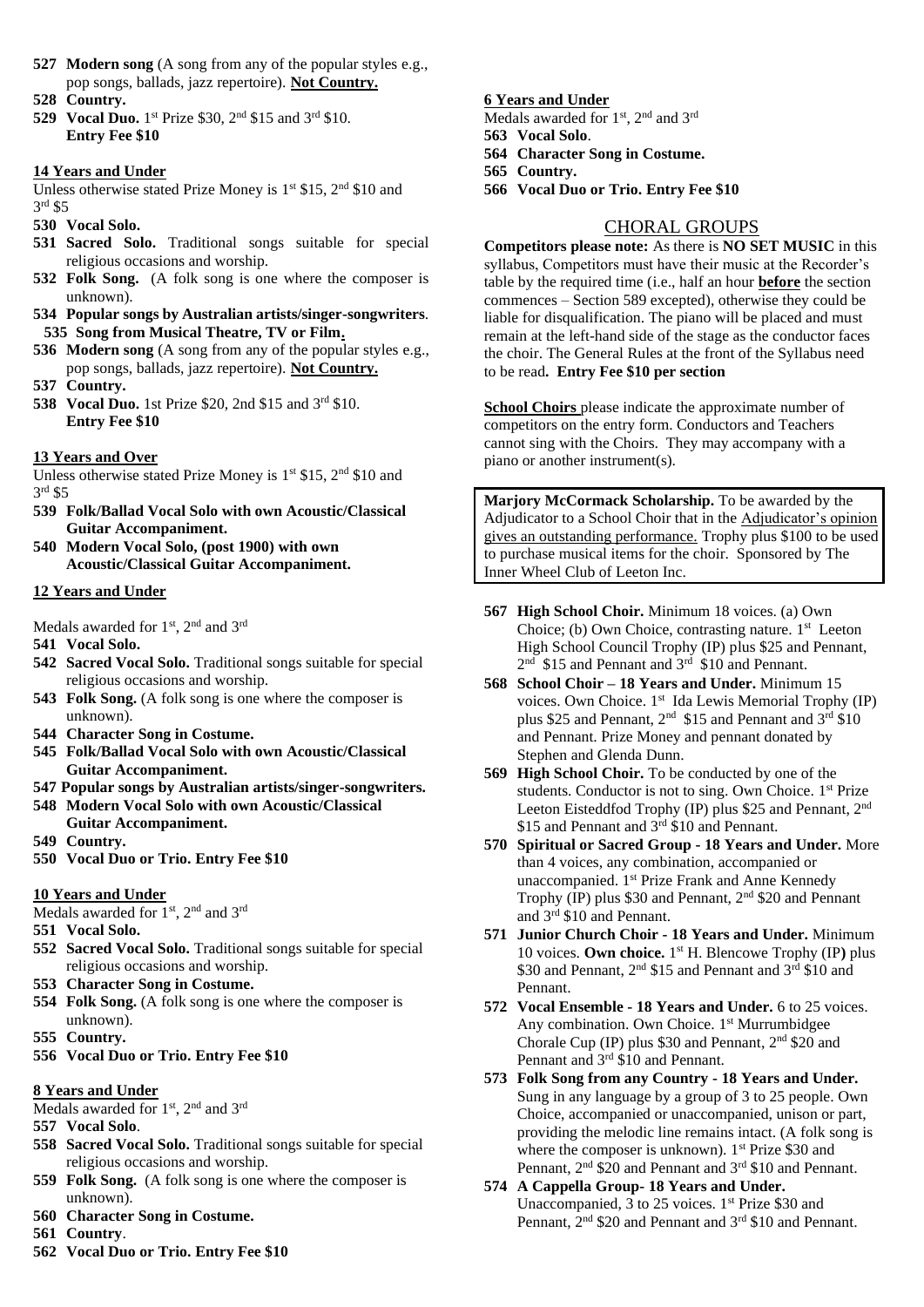- **575 Vocal and Instrumental Ensemble - 18 Years and Under.** 3 to 25 voices, 3 to 8 instruments. Any combination. Own Choice. No microphones allowed. 1st Prize Leeton Eisteddfod Trophy (IP) plus \$30 Trophy
- **576 Primary School Choir.** (a) Own Choice, (b) Own Choice, contrasting nature. 1st Prize Leeton Shire Council Trophy (IP) plus \$25 and Pennant, 2nd \$15 and Pennant and 3rd \$10 and Pennant.
- **577 Primary School Choir.** Own Choice. To be conducted by one of the students. Minimum 10 voices. 1<sup>st</sup> Prize Leeton Eisteddfod Trophy (IP) plus \$25 and Pennant, 2<sup>nd</sup> \$15 and Pennant and 3<sup>rd</sup> \$10 and Pennant. Pennants sponsored by the Porcu Family.
- **578 Bona Fide Church Choir – Primary Age.** Own Choice. Minimum 10 voices. 1<sup>st</sup> Prize Leeton Eisteddfod Society Trophy (IP) plus \$25 and Pennant, 2nd \$15 and Pennant and 3rd \$10 and Pennant.
- **579 Spiritual or Sacred Group – Primary School.** More than 4 voices. Any combination, accompanied or unaccompanied. 1st Prize Bruce and Irene Arnold Trophy (IP) plus \$25 and Pennant,  $2<sup>nd</sup>$  \$15 and Pennant and 3 rd \$10 and Pennant.
- 580 **Juvenile Choir, Years 3 and 4.** Own Choice. 1<sup>st</sup> Prize Leeton Soldiers Club Trophy (IP) plus \$25 and Pennant, 2<sup>nd</sup> \$15 and Pennant and 3<sup>rd</sup> \$10 and Pennant.
- **581 Folk Song from any Country – Years 3 to 6.** Sung in any language by a group of 5-25 students. Own Choice. Accompanied or unaccompanied, unison or part, providing the melodic line remains intact. (A folk song is one where the composer is unknown.) 1<sup>st</sup> Prize Mrs A McCormack Trophy plus \$25 and Pennant, 2<sup>nd</sup> \$15 and Pennant and 3rd \$10 and Pennant.
- **582 Kindergarten Choir.** Own Choice. Minimum 10 voices. 1 st Prize Leeton Eisteddfod Trophy (IP) plus \$25 and Pennant, 2<sup>nd</sup> \$15 and Pennant and 3<sup>rd</sup> \$10 and Pennant.
- **583 Country Schools Choir – Infants.** For schools with a total enrolment of fewer than 200 students. Minimum 10 voices. Own choice.1<sup>st</sup> Prize May Eurell Trophy (IP) plus \$25 and Pennant, 2<sup>nd</sup> \$15 and Pennant and 3<sup>rd</sup> \$10 and Pennant.
- **584 Country Schools Choir – Primary.** For schools with an enrolment of fewer than 200. Minimum 10 voices. (a) Own Choice, (b) Own Choice, contrasting nature. 1<sup>st</sup> Prize Leeton Primary School Trophy (IP) plus \$25 and Pennant, 2nd \$15 and Pennant and 3rd \$10 and Pennant.
- **585 Small Schools Choir.** For schools with fewer than 70 students.

Own Choice. 1 st Prize Leeton Eisteddfod Trophy (IP) plus \$25 and Pennant; 2<sup>nd</sup> \$15 and Pennant and 3<sup>rd</sup> \$10 and Pennant. Pennants sponsored by the Porcu Family.

- **586 Small Schools Choir - Australian Ballad.** For schools with fewer than 70 students. 1st Prize Leeton Eisteddfod Trophy (IP) plus \$25 and Pennant, 2<sup>nd</sup> \$15 and Pennant and 3<sup>rd</sup> \$10 and Pennant. Pennants sponsored by the Porcu Family.
- 587 Infants Choir. Own Choice. 1<sup>st</sup> Prize Leeton Eisteddfod Society Trophy (IP) plus \$25 and Pennant,  $2<sup>nd</sup>$  \$15 and Pennant and 3rd \$10 and Pennant. Pennants donated by Stephen and Glenda Dunn.
- **588 Schools for Specific Purposes and Special Education**  Units Choir. Own choice. 1<sup>st</sup> Prize Leeton Eisteddfod Trophy (IP) plus \$25 and Pennant.

Prize monies in Sections 575 to 587 donated by Beverly and Peter Woods

#### **OPEN - CHORAL GROUPS**

Conductors, please read General Rule 36. **Entry Fee \$10**

- **589 Ensemble.** 3 to 20 voices. Any combination, own vocal choice. 1st Prize \$30, 2nd \$15 and 3rd \$10.
- **590 Adult Choir.** Minimum 10 voices. (a) Own choice, (b) Own choice, contrasting nature. 1<sup>st</sup> Prize Sir Hugh Roberton Orpheus Memorial Trophy (IP) plus \$60, 2nd \$30 and 3<sup>rd</sup> \$10.
- **591 Ladies Choral Group.** Minimum 8 voices. (a) Own choice, (b) Own choice of a contrasting nature. 1st Prize Marion MacAuslan Memorial Trophy (IP) sponsored by the Presbyterian Ladies' Group plus \$30, 2<sup>nd</sup> \$15 and 3<sup>rd</sup> \$10.
- **592 Spiritual or Sacred Group.** Any combination. Accompanied or unaccompanied with 8 or more voices. 1 st Prize St. Peters Anglican Women's Trophy (not IP) plus \$30, 2nd \$15 and 3rd \$10. Trophy and Prize money donated by St. Peters Anglican Women's Fellowship, Leeton.
- **593 Folk Song - Open.** Sung by a Folk Group with/without instrumental accompaniment. (A folk song is one where the composer is unknown). 1<sup>st</sup> Prize \$30, 2<sup>nd</sup> \$15 and 3<sup>rd</sup> \$10.
- **594 Vocal and Instrumental Ensemble – Open.** 8 to 26 voices, 3 to 8 instruments. Any combination. Own choice. No microphones allowed. 1<sup>st</sup> Prize \$40, 2<sup>nd</sup> \$20 and 3<sup>rd</sup> \$10.
- **595 A Cappella Group – Unaccompanied - Open.** 3 to 26 voices. 1st Prize \$30, 2nd \$15 and 3rd \$10.

### PIANOFORTE/INSTRUMENTAL

**Competitors please note.** As there is **NO SET MUSIC** (all music is own choice), Competitors must have their music at the Recorder's table by the required time (i.e., half an hour BEFORE section commences) otherwise they could be liable to disqualification.

A Competitor can only compete twice in a Section if performing with a different partner in Duet or Trio sections.

#### **The General Rules at the front of the Syllabus must be read. Please read carefully.**

#### **SPECIAL TROPHIES AND AWARDS**

#### **Piano and Instrumental**

**Frank & Sarah Mirabelli Memorial Award.** Baroque/Bach Composition: To be awarded to the competitor with the highest mark from all age Sections**.** (Replica Sponsor donated by Mirabelli family).

**Muriel Hicks Award.** To be awarded to the most promising Competitor in either of the 14 Years and Under Piano Sections. Sponsored by the Hudson Family.

**L & B Rodely Trophy.** Awarded to the most promising Acoustic/Classical Guitarist with **own vocal**.

- **Custom Music and Entertainment Awards:**
	- (a) 14 Years and Under: To be presented to the Competitor with the highest aggregate from Sections 626 and 627 0r 632 and 633.
	- (b) 12 Years and Under: To be presented to the Competitor with the highest aggregate from Sections 640 and 641.

**Leeton Centrepoint Trophy (IP) plus \$50.** To be awarded to the Competitor with the highest mark from AUSTRALIAN SECTIONS in Piano and Instrumental**.** Sponsored by Leeton Steel Retail.

**Marie Poulsen Trophy (IP).** Encouragement Award for Instrumental Solo Section. Sponsored by Marie Poulsen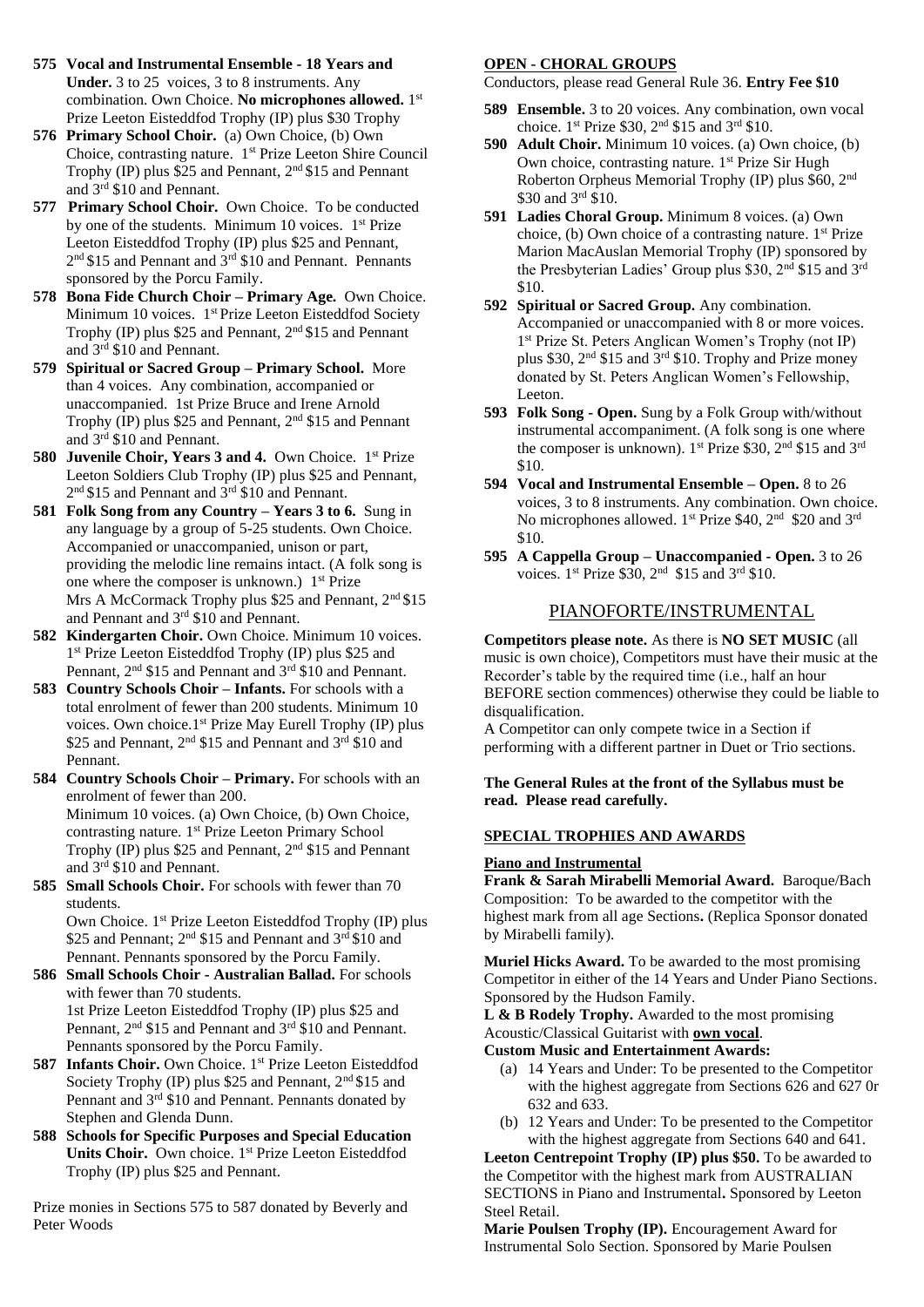#### **Encouragement Award - Leeton Eisteddfod Society Trophy**

**plus \$100.** To be awarded by the Adjudicator to the most promising Competitor in **ANY Instrumental Section.** Award sponsored by Leeton Toyota

**Encouragement Award -** Leeton Eisteddfod Society Trophy plus \$100**.** To be awarded by the Adjudicator to the most promising Competitor in ANY Piano Section. Award sponsored by Webster Ltd

**Walsh Family Trophy.** Most promising string instrumentalist from all age groups. Sponsored by Walsh family

**Narrandera Custom Music Voucher for \$30.00 -** To be awarded by the Adjudicator to a Promising 12 Years and Under instrumentalist. **This voucher is to be spent at Custom Music Stores** 

#### **Encouragement Award for promising instrumentalist 14**  Years and Under - includes, 10, 12, 14 Years (other than strings). Trophy IP sponsored by Ruth Tait**.**

#### **Best performance in the 12 Years and Under Instrumental Sections Strings/**

Acoustic guitar. Trophy IP - Sponsored by Murrumbidgee Plumbing Services.

### **OPEN**

**597 Piano Solo or Instrumental** – Open to anyone including Teachers/ Professionals – non competitive any genre (e.g. Jazz, Musical, Comedy etc). Prize small trophy donated by Historic Hydro

#### **18 Years and Under**

Unless otherwise stated Prize Money is  $1<sup>st</sup>$  \$20,  $2<sup>nd</sup>$  \$15 and 3 rd \$10

**605 Piano Championship. 18 Years and Under. Two pieces of a contrasting nature. (a) Classical prior to 20th Century and (b) Own Choice from 20th Century onwards. Copy of original written score to be adhered to.** *No improvisations.* **Competitors must compete in**  two other piano solo sections to qualify. 1<sup>st</sup> Prize Leeton Eisteddfod Trophy (IP) plus \$80, 2nd \$40, 3rd \$20. **Entry Fee \$12.**

**606 Piano Solo**

- **608 Baroque/Bach Composition -** Frank and Sarah Mirabelli Memorial Award.
- **609 Jazz, Swing, Rock, Blues or Pop Music**
- **610 Australian Composition**
- **611 Piano Duet.** 1 st Prize \$30, 2nd \$20, 3rd \$15. **Entry Fee \$10**

#### **16 Years and Under**

- Unless otherwise stated Prize Money is 1<sup>st</sup> Prize \$20, 2<sup>nd</sup> \$10 and 3 rd \$5.
- **612 Piano Championship.** Two pieces of a contrasting nature. (a) Classical prior to  $20<sup>th</sup>$  Century and (b) Own **Choice from 20th Century onwards.** Copy of original written score to be adhered to. **No improvisations.** Competitors must compete in two other piano solo sections to qualify. 1<sup>st</sup> Prize BM Hickox Trophy (IP) plus \$60, 2<sup>nd</sup> \$40 and 3<sup>rd</sup> \$20. Replica trophy sponsored by the Tynan family. **Entry fee \$12.**
- **613 Piano Solo**
- **614 Piano Solo from Memory**
- **615 Baroque/Bach Composition -** Frank and Sarah Mirabelli Memorial Award.
- **616 Jazz, Swing, Rock, Blues or Pop Music**
- **617 Australian Composition**
- **618 Piano Duet or Trio.** 1 st Prize \$40, 2nd \$25, 3rd \$15.

#### **15 Years and Under**

- Unless otherwise stated Prize Money is 1<sup>st</sup> Prize \$20, 2<sup>nd</sup> \$10 and 3 rd \$5
- **619 Piano Solo**
- **620 Piano Solo from Memory**
- **621 Baroque/Bach Composition -** Frank and Sarah Mirabelli Memorial Award
- **622 Jazz, Swing, Rock, Blues or Pop Music**
- **623 Australian Composition**
- 624 Piano Duet Prize Money -1<sup>st</sup> Prize \$30, 2<sup>nd</sup> Prize \$20, 3<sup>rd</sup> Prize \$10**. Entry Fee \$10**

#### **14 Years and Under**

Unless otherwise stated Prize Money is 1<sup>st</sup> \$15, 2<sup>nd</sup> \$10 and 3 rd \$5

- **626 Piano Solo**
- **627 Piano Solo from Memory**
- **628 Baroque/Bach Composition -** Frank and Sarah Mirabelli Memorial Award.
- **629 Jazz, Swing, Rock, Blues or Pop Music**
- **630 Australian Composition**
- **631 Piano Duet.** 1 st Prize \$20, 2 nd \$15, 3 rd \$10**. Entry Fee \$10**

#### **13 Years and Under**

Unless otherwise stated Prize Money is  $1<sup>st</sup>$  Prize \$15,  $2<sup>nd</sup>$  \$8 and 3 rd \$5

- **632 Piano Solo**
- **633 Piano Solo from Memory**
- **634 Baroque/Bach Composition -** Frank and Sarah Mirabelli Memorial Award.
- **635 Jazz, Swing, Rock, Blues or Pop Music**
- **636 Australian Composition**
- **637 Piano Composition. Own composition and performance. Music must be presented.**
- **638 Piano Duet/Trio.** 1<sup>st</sup> Prize \$20, 2<sup>nd</sup> \$15 and 3<sup>rd</sup> \$10. **Entry Fee \$10**

#### **12 Years and Under**

Unless otherwise stated, Medals awarded for 1<sup>st</sup>, 2<sup>nd</sup> and 3<sup>rd</sup>

- **639 Piano Championship 12 years and under.** Two contrasting pieces to be presented - neither piece performed in previous sections of the current Eisteddfod. Competitors must compete in two other "Piano Solo" sections to qualify.  $1<sup>st</sup>$  Prize Music Teachers' Trophy (IP) plus \$30, 2nd \$20 and 3rd \$10. Prize money sponsored by Maria Santos: **Entry fee \$12.**
- **640 Piano Solo**
- **641 Piano Solo from Memory**
- **642 Baroque/Bach Composition -** Frank and Sarah Mirabelli Memorial Award.
- **643 Jazz, Swing, Rock, Blues or Pop**
- **644 Australian Composition**
- **645 Piano Duet/Trio - Entry Fee \$10**

**11 Years and Under**

- Medals awarded for  $1<sup>st</sup>$ ,  $2<sup>nd</sup>$  and  $3<sup>rd</sup>$
- **646 Piano Solo**
- **647 Piano Solo from Memory**
- **648 Baroque/Bach Composition -** Frank and Sarah Mirabelli Memorial Award
- **649 Jazz, Swing, Rock, Blues or Pop**
- **650 Australian Composition**
- **651 Piano Duet. Entry Fee \$10**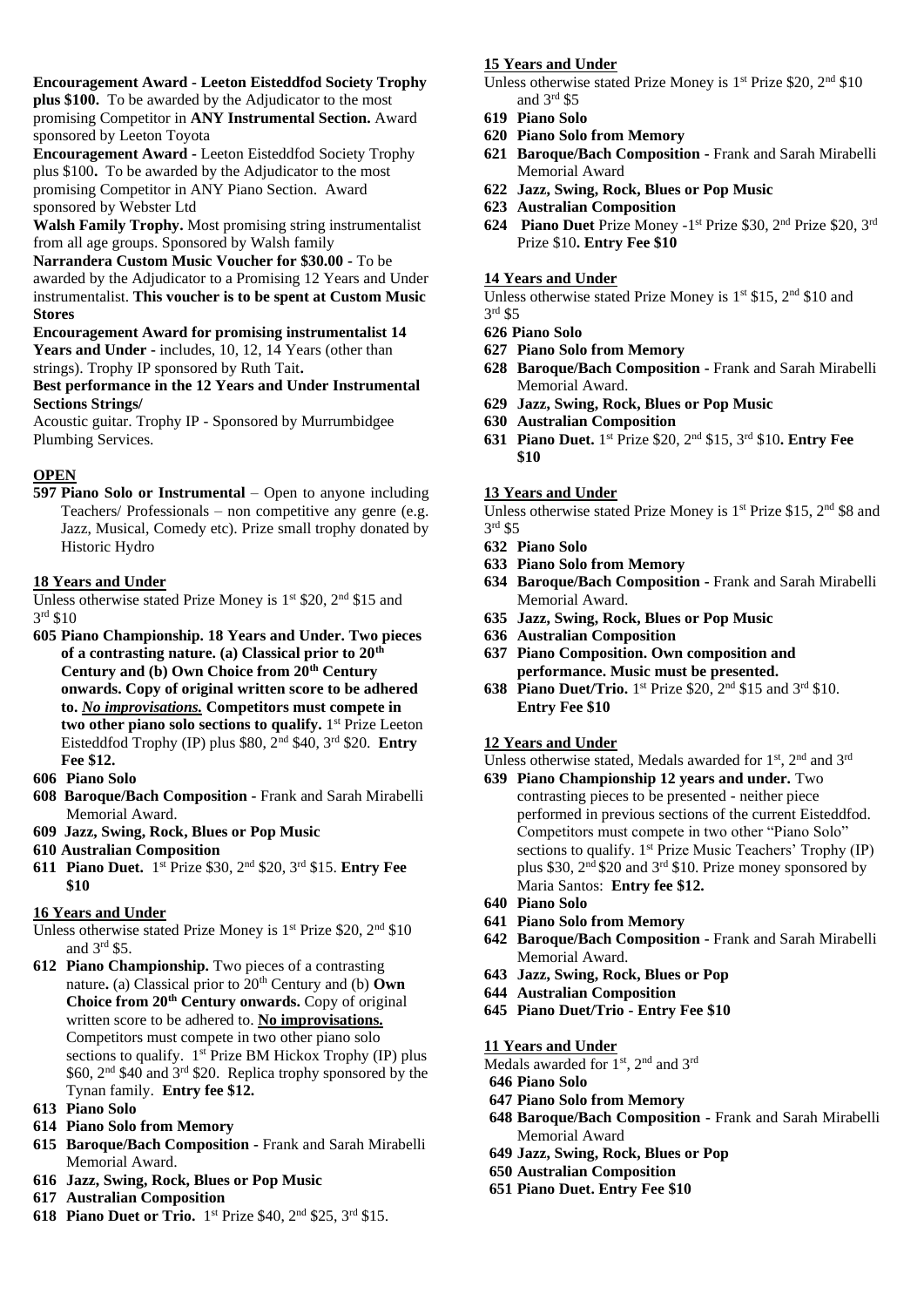#### **10 Years and Under**

Medals awarded for 1<sup>st</sup>, 2<sup>nd</sup> and 3<sup>rd</sup>

- **652 Piano Solo**
- **653 Piano Solo from Memory**
- **654 Baroque/Bach Composition -** Frank and Sarah Mirabelli Memorial Award.
- **655 Jazz, Swing, Rock, Blues or Pop Music**
- **656 Australian Composition**
- **657 Piano Duet. Entry Fee \$10**

#### **9 Years and Under**

Medals awarded for 1<sup>st</sup>, 2<sup>nd</sup> and 3<sup>rd</sup>

- **658 Piano Solo**
- **659 Piano Solo. Piano Solo from Memory 660 Piano Duet. Entry Fee \$10**

#### **8 Years and Under**

Medals awarded for 1<sup>st</sup>, 2<sup>nd</sup> and 3<sup>rd</sup> **Piano Solo Piano Solo from Memory Piano Duet. Entry Fee \$10**

#### **Piano Solo, Graded**

Unless otherwise stated medals awarded for 1<sup>st</sup>, 2<sup>nd</sup> and 3<sup>rd</sup> **Preliminary First Grade Second Grade Third Grade 668 Fourth Grade.** Prize Money 1<sup>st</sup> \$15, 2<sup>nd</sup> \$10 and 3<sup>rd</sup> \$5.

### **INSTRUMENTAL**

**Competitors please note:** As there is **NO SET MUSIC** in this part of the syllabus (i.e., all sections are own choice), Competitors must have their music at the Recorder's table by the required time being half an hour **before** the Section commences, otherwise they could be liable to disqualification. The General Rules at the front of the Syllabus must be read.

In all instrumental sections, **"INSTRUMENTAL**" means any instrument other than piano. A Competitor can perform twice in the same section only if performing with a different instrument.

#### **SOLOS**

#### **Please note changes in the Championships for Instrumentalists. Details are shown in boxed squares**

### **OPEN**

Unless otherwise stated, prize money is.  $1<sup>st</sup>$  \$20,  $2<sup>nd</sup>$  \$15 and 3 rd \$10

- **669 Instrumental Solo other than Strings. 1 st prize** Caroline Schmidt Trophy (IP), sponsored by Warwick and Caroline Deane (Guernier).
- **670 Instrumental Solo from Memory other than Strings.** Prize Monies sponsored by Mr and Mrs Peter and Beverly Woods.
- **671 Instrumental Solo other than Strings - Australian Composer**
- **672 Instrumental Solo Strings, including Acoustic/Classical guitar**
- **673 Instrumental Solo Strings from Memory, including Acoustic/Classical guitar** sponsored by Jennings family
- **674 Instrumental Solo Strings - Australian Composer including Acoustic/Classical Guitar** sponsored by Jennings family

# **OPEN AGE – NO STIPULATION**

**675 Instrumental Championship - 18 Years and OVER.** Two pieces of contrasting nature to be presented. To qualify for the Championship the Competitor must have performed in two previous instrumental sections in this current Eisteddfod. Copies of original written score to be adhered to. No improvisations.  $10$  min time limit.  $1<sup>st</sup>$  Prize Trophy and \$80, 2nd \$50 and 3rd \$30. **Entry Fee \$12**

### **25 Years and Under**

**676 Instrumental Duo – Accompanist (piano) and Soloist (instrumental).** Both performances taken into consideration by the Adjudicator.  $1^{st}$  Prize \$40;  $2^{nd}$  \$20 and 3rd \$10. Prize Monies sponsored by Mr and Mrs Peter and Beverly Woods. **Entry Fee \$10**

#### **16 Years and Under**

Unless otherwise specified prize money is,  $1<sup>st</sup> Prize $20, 2<sup>nd</sup> $10$ and 3rd \$5

- **677 Instrumental Solo other than Strings**. 1st Prize Caroline Guernier and Family Trophy (IP), sponsored by Warwick and Caroline Deane (Guernier).
- **678 Instrumental Solo other than Strings, from Memory**
- **679 Instrumental Solo Strings including Acoustic/Classical guitar**
- **680 Instrumental Solo Strings, from memory, including Acoustic/Classical guitar**
- **681 Instrumental Championship. 16 Years and Under.** Two pieces of contrasting nature to be presented. To qualify for the Championship the Competitor must have performed in two previous instrumental sections in this current Eisteddfod. Copies of original written score to be adhered to. No improvisations. 10 min time limit. 1st Prize Trophy and \$50,  $2^{nd}$  \$30 and  $3^{rd}$  \$15. Trophy and Prize money donated by Mr and Mrs Peter and Beverly Woods. **Entry fee \$12.**

### **14 Years and Under**

Unless otherwise specified prize money is, 1<sup>st</sup> Prize \$15, 2<sup>nd</sup> \$10 and 3rd \$5

- **682 Instrumental Solo other than Strings.** 1 st Prize Caroline Guernier and Family Trophy (IP) sponsored by Warwick and Caroline Deane (Guernier).
- **683 Instrumental Solo other than Strings from memory**
- **684 Instrumental Solo other than Strings Baroque**  Sponsored by Ruth Tait
- **685 Instrumental Solo other than Strings Classical**
- **686 Instrumental Solo other than Strings modern/jazz/movie**
- **687 Instrumental Solo Strings including Acoustic/Classical guitar**
- **688 Instrumental Solo Strings, from memory, including Acoustic/ Classical guitar**
- **689 Instrumental Solo Strings including Acoustic/ Classical guitar Baroque**
- **690 Instrumental Solo Strings including Acoustic/Classical guitar Classical**
- **691 Instrumental Solo Strings including Acoustic/Classical guitar modern/jazz/ movie**

683, 684 685 and 686 Sponsored by Ruth Tait.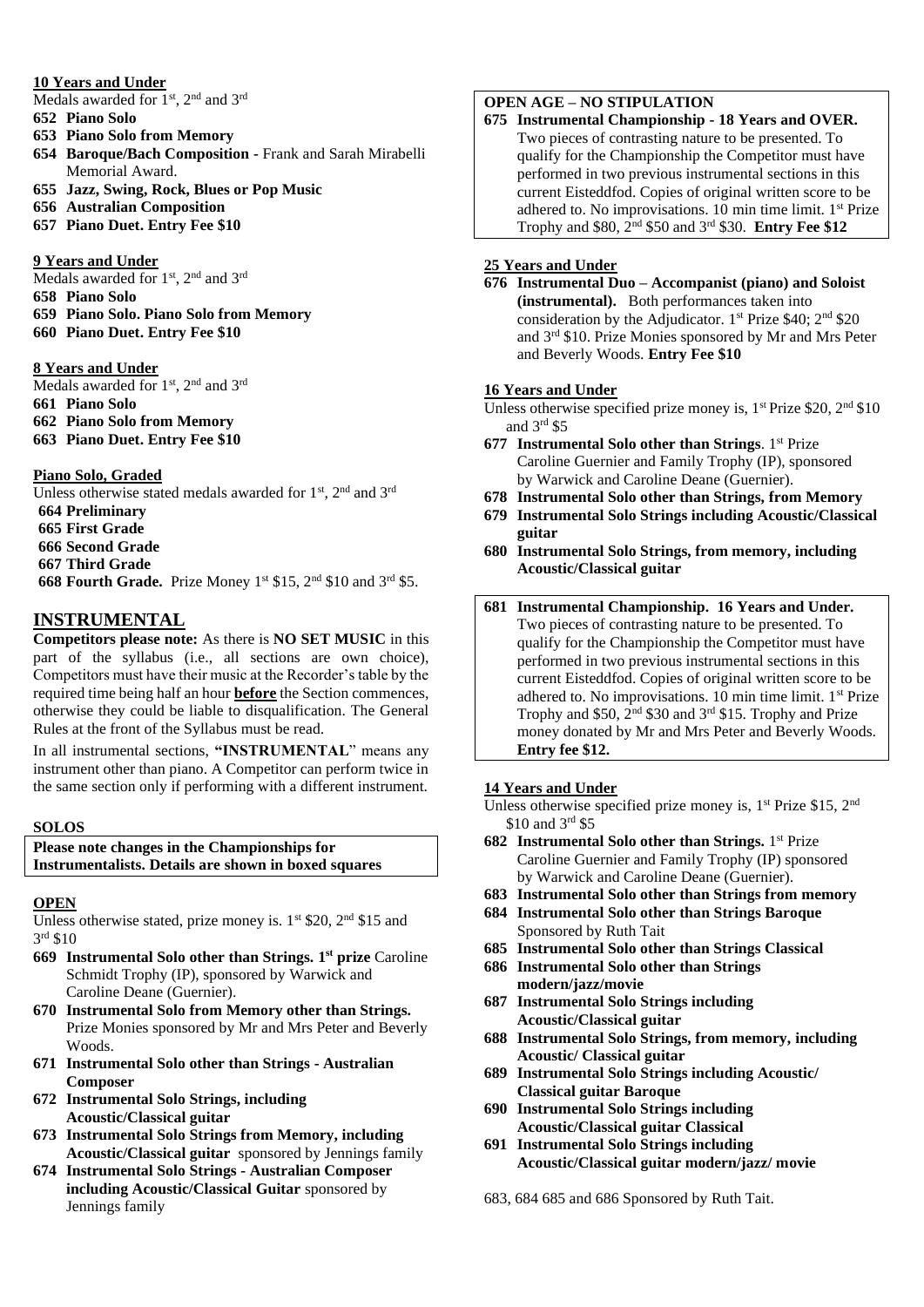#### **12 Years and Under**

Medals awarded for 1<sup>st</sup>, 2<sup>nd</sup> and 3<sup>rd</sup>

- **692 Instrumental Solo other than Strings.** Medals sponsored by Mr and Mrs Peter and Beverly Woods.
- **693 Instrumental Solo other than Strings from memory.** Medals Sponsored by Ruth Tait.
- **694 Instrumental Solo other than Strings Baroque. Medals.** Sponsored by Ruth Tait.
- **695 Instrumental Solo other than Strings Classical. Medals.** Sponsored by Ruth Tait.
- **696 Instrumental Solo other than Strings modern/jazz/movie.** Medals Sponsored by Ruth Tait.
- **697 Instrumental Solo Strings including Acoustic/Classical guitar.** Medals sponsored by Lizzie Walsh.
- **698 Instrumental Solo Strings, from memory, including Acoustic/Classical guitar.** Medals sponsored 'Murrumbidgee Plumbing Services'.
- **699 Instrumental Solo Strings including Acoustic/ Classical guitar Baroque**
- **700 Instrumental Solo Strings including Acoustic/ Classical guitar Classical**
- **701 Instrumental Solo Strings including Acoustic/ Classical guitar modern/jazz/ movie**

### **10 Years and Under**

Medals awarded for 1<sup>st</sup>, 2<sup>nd</sup> and 3<sup>rd</sup>

- **702 Instrumental Solo other than Strings.** Medals Sponsored by Ruth Tait.
- **703 Instrumental Solo other than Strings from memory.** Medals Sponsored by Ruth Tait.
- **704 Instrumental Solo other than Strings**  modern/jazz/movie. Medals Sponsored by Ruth Tait
- **705 Instrumental Solo Strings including Acoustic/ Classical guitar**
- **706 Instrumental Solo Strings, from memory, including Acoustic/ Classical guitar**
- **707 Instrumental Solo Strings, including Acoustic/ Classical guitar -** modern/jazz/ movie

### **INSTRUMENTAL GROUPS**

Each competitor in a Duo, Trio or Group is adjudicated (with or without accompaniment). A competitor can perform twice but only if performing with a different instrument or partner.

**NB:** In all instrumental groups, "INSTRUMENTAL" means any instrument other than piano. Piano accompaniment allowed.

#### **If using electrical equipment, you must provide your own power leads and or extension leads.**

### **Duo or Trios**

- **708 Open. Teacher/Student -** this allows teachers to partner a student. Time Limit 5 minutes 1<sup>st</sup> Prize \$30, 2 nd \$20 and 3rd \$15. **Entry Fee \$10**
- **709 16 Years and Under.** 1 st Prize \$25, 2nd \$20 and 3rd \$15. **Entry Fee \$10**
- **710 12 Years and Under.** Medals awarded for 1st, 2nd and 3 rd . **Entry Fee \$10**

# **SCHOOL INSTRUMENTAL GROUPS**

Time limit 6 minutes to be adhered to

- **Teacher/Adult/Student** can accompany and/or conduct the item but cannot be part of the group.
- Tuning of Instruments is to be done outside the auditorium or in the Supper Room before going on stage.

If competitors need to tune their instrument/s please advise the Convenor so that the Supper Room doors are closed and the noise factor is limited. Also, if the piano is needed for tuning instruments, please seek advice from the Convenor. The Convenor will advise where the tuning can be done i.e., either in the lunch break on stage or in the Supper Room.

- 711 High School Instrumental Ensemble. 1<sup>st</sup> prize Leeton Eisteddfod Trophy plus \$25 and Pennant, 2nd \$15 and Pennant and 3rd \$10 and Pennant. **Entry Fee \$10**
- **712 Primary School Instrumental Ensemble.** 1 st Prize Leeton Eisteddfod Society Trophy (IP) plus \$25 and Pennant, 2<sup>nd</sup> \$15 and Pennant and 3<sup>rd</sup> \$10 and Pennant. **Entry Fee \$10**
- **713 High School Music Class Ensemble:** To be from the same year class - with or without percussion.  $1<sup>st</sup>$  Prize Leeton Eisteddfod Society Trophy (IP) plus \$25 and Pennant, 2<sup>nd</sup> \$15 and Pennant and 3<sup>rd</sup> \$10 and Pennant. **Entry Fee \$10**

**Recorder Groups** (Unaccompanied groups of 6 or more)

- 714 High School Recorders. 1<sup>st</sup> Prize Leeton Eisteddfod Trophy (IP) plus \$25 and Pennant, 2nd \$15 and Pennant and 3rd \$10 and Pennant. **Entry Fee \$10**
- 715 Primary School Recorders. 1<sup>st</sup> Prize Tierney and Dowd Trophy (IP) plus \$25 and Pennant, 2nd \$15 and Pennant and 3rd \$10 and Pennant. **Entry Fee \$10**

#### **Percussion Bands**

**With or without backing. Groups of 6 or more If equipment is used, you are to provide your own including any electrical power leads and or extension leads.**

- **716 High School – Percussion.** 1st prize \$25 and Pennant, 2nd \$15 and Pennant and 3rd \$10 and Pennant. **Entry Fee \$10**
- **717 Primary School – Percussion.** 1 st Prize Leeton Eisteddfod Society Trophy (IP) plus \$25 and Pennant, 2 nd \$15 and Pennant and 3rd \$10 and Pennant. **Entry Fee \$10**
- **718 Infants Only – Percussion.** No costumes allowed. 1st Prize Leeton Eisteddfod Society Trophy (IP) plus \$25 and Pennant, 2<sup>nd</sup> \$15 and Pennant and 3<sup>rd</sup> \$10 and Pennant. **Entry Fee \$10**

#### **Open Band**

- **719 Jazz, Swing, Rock or Pop.** Band without vocalist. 1st Prize Allan Brown Trophy (IP) plus \$30. Replica Trophy sponsored by Mrs Brown 2nd \$20 and 3rd \$10. **Entry Fee \$10**
- **720 Jazz, Swing, Rock or Pop. Band without vocalist for Junior Band** 18 years and under **Entry Fee \$10**
- 721 **Concert Band.** Band without vocalist. 1<sup>st</sup> Prize Des Lynch Memorial Trophy (IP) plus \$30. Replica Trophy sponsored by Marie Scaife. 2nd \$20 and 3rd \$10. **Entry Fee \$10**
- **722 Jazz, Swing Rock or Pop Band with Vocalist Lead Singer.** All electrical power leads and extension leads are to be provided by the competitor. Microphone allowed. 1 st Prize A Fiumara & Sons P/L Trophy plus \$30, 2nd \$20 and 3rd \$10. **Entry Fee \$10**